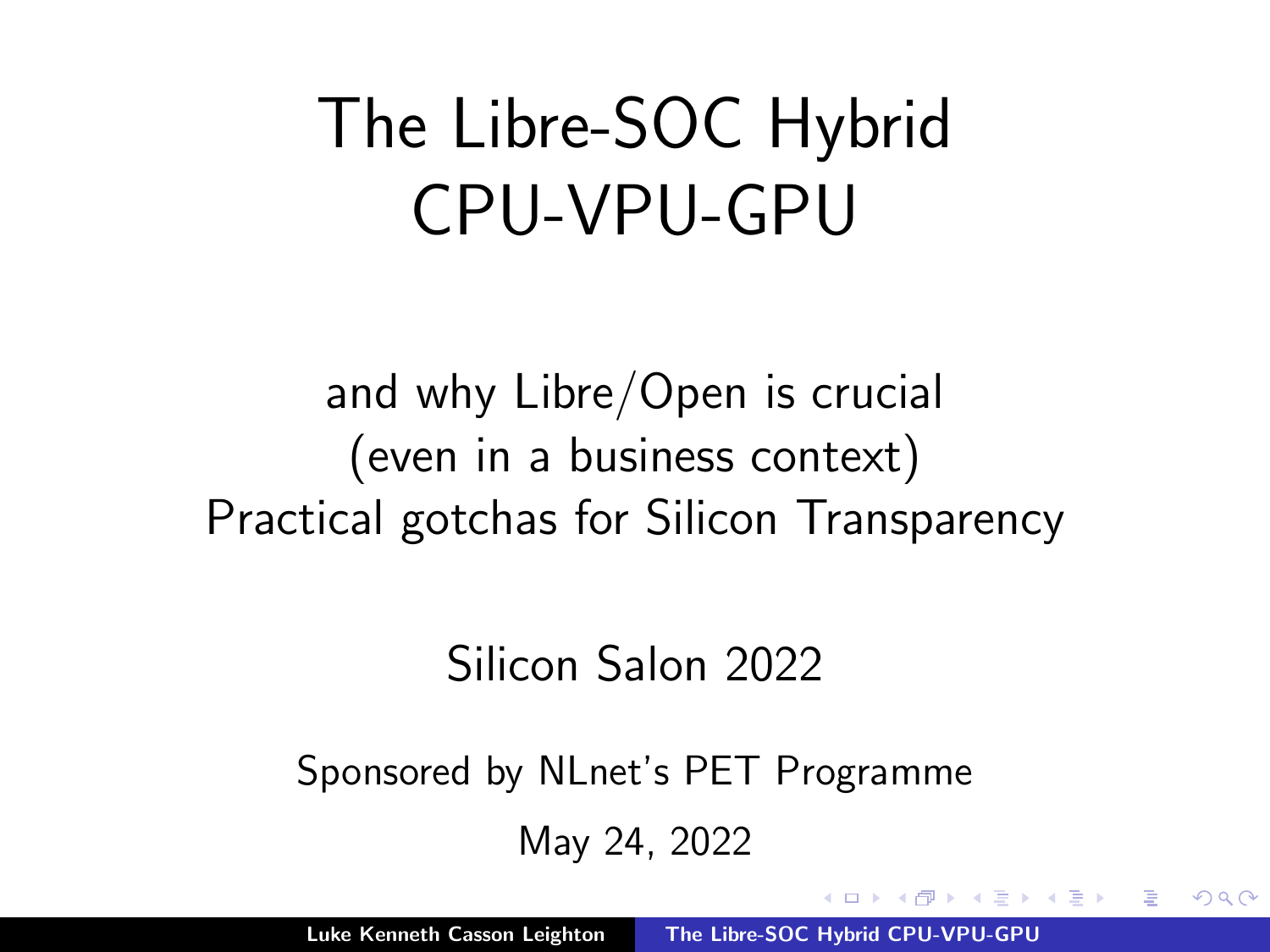#### What is the Libre-SOC Project

- ▶ An entirely Libre Vector-enhanced Power ISA compliant CPU with enough legs to tackle Supercomputing-class workloads.
- ▶ Working closely with the OpenPOWER Foundation: no rogue custom instructions. Both Long-term stability and open-ness is key.
- ► Huge reliance on Python OO and Software Engineering as applied to HDL. Not just traditional Verification: unit tests at every level, Formal Correctness Proofs as unit tests. "python3 setup.py test"
- ► Using Libre VLSI Tools: coriolis2 (by Sorbonne University) ultimate goal is to have the GDS-II Files publicly reproducible

A + + = + + = +

∽≏ດ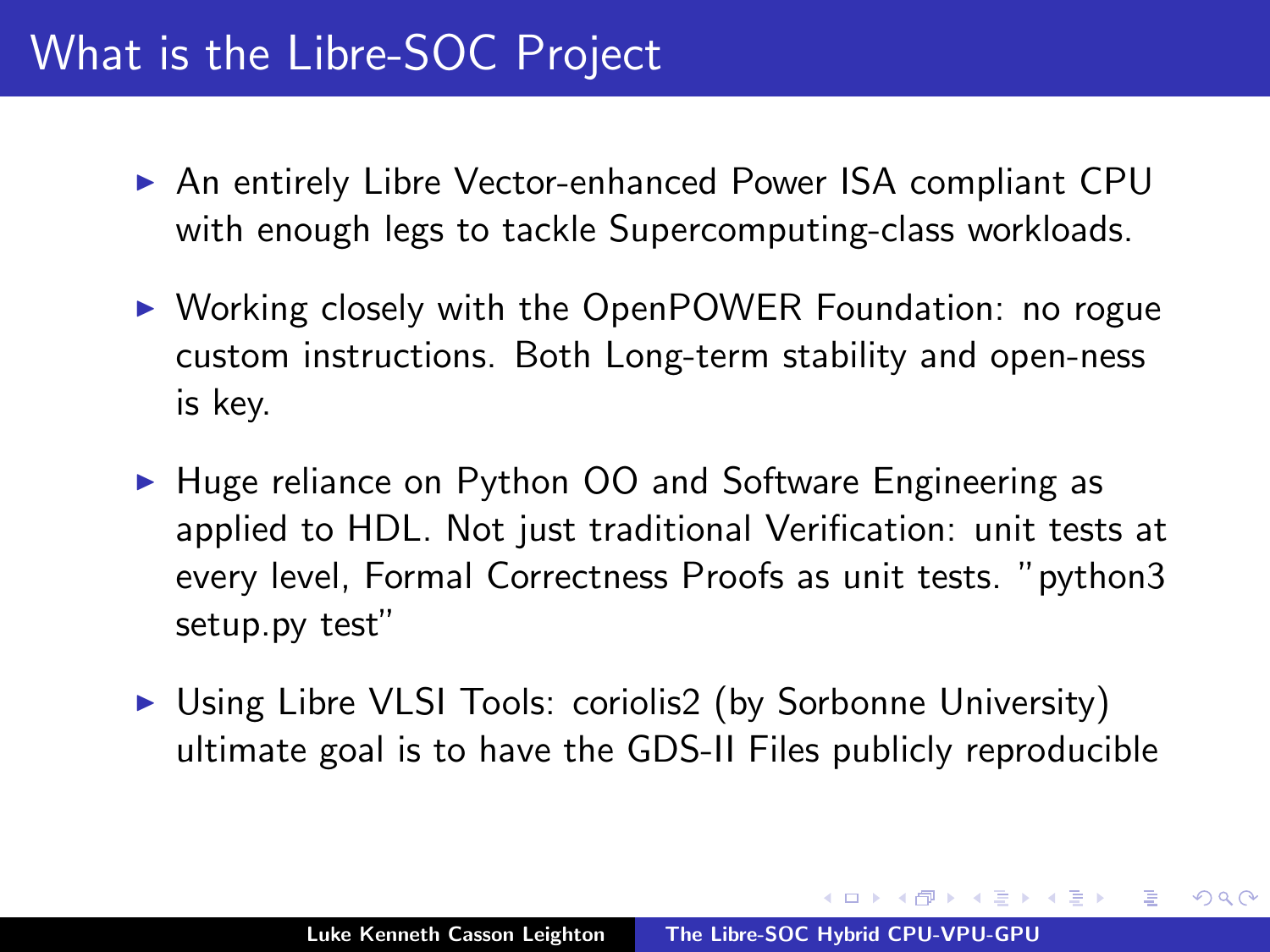### What challenges does a Crypto-Wallet ASIC face?

- $\triangleright$  Industry-endemic paranoid 5-level-deep NDA Chain. Foundry NDAs themselves are under NDA. Sharing between teams inside the same company is prohibited! Cell Libraries: NDA'd. PDKs: NDA'd. HDL designs: NDA'd.
- $\triangleright$  Power-analysis attacks. Timing attacks. EMF attacks. Standards Verification (FIPS ain't it). Toolchain attacks. Cacheing is out: performance will suck.
- Achieving Full Transparency a critical goal is almost impossible to achieve. Ultimately, you need to buy (or build) your own Foundry.
- $\triangleright$  Production and Development costs (NREs) almost certainly dwarf the Sales costs.

 $\mathcal{A}$  and  $\mathcal{A}$  is a set of  $\mathcal{B}$  is a set of  $\mathcal{B}$  is a set of  $\mathcal{B}$  is a set of  $\mathcal{B}$ 

∽≏ດ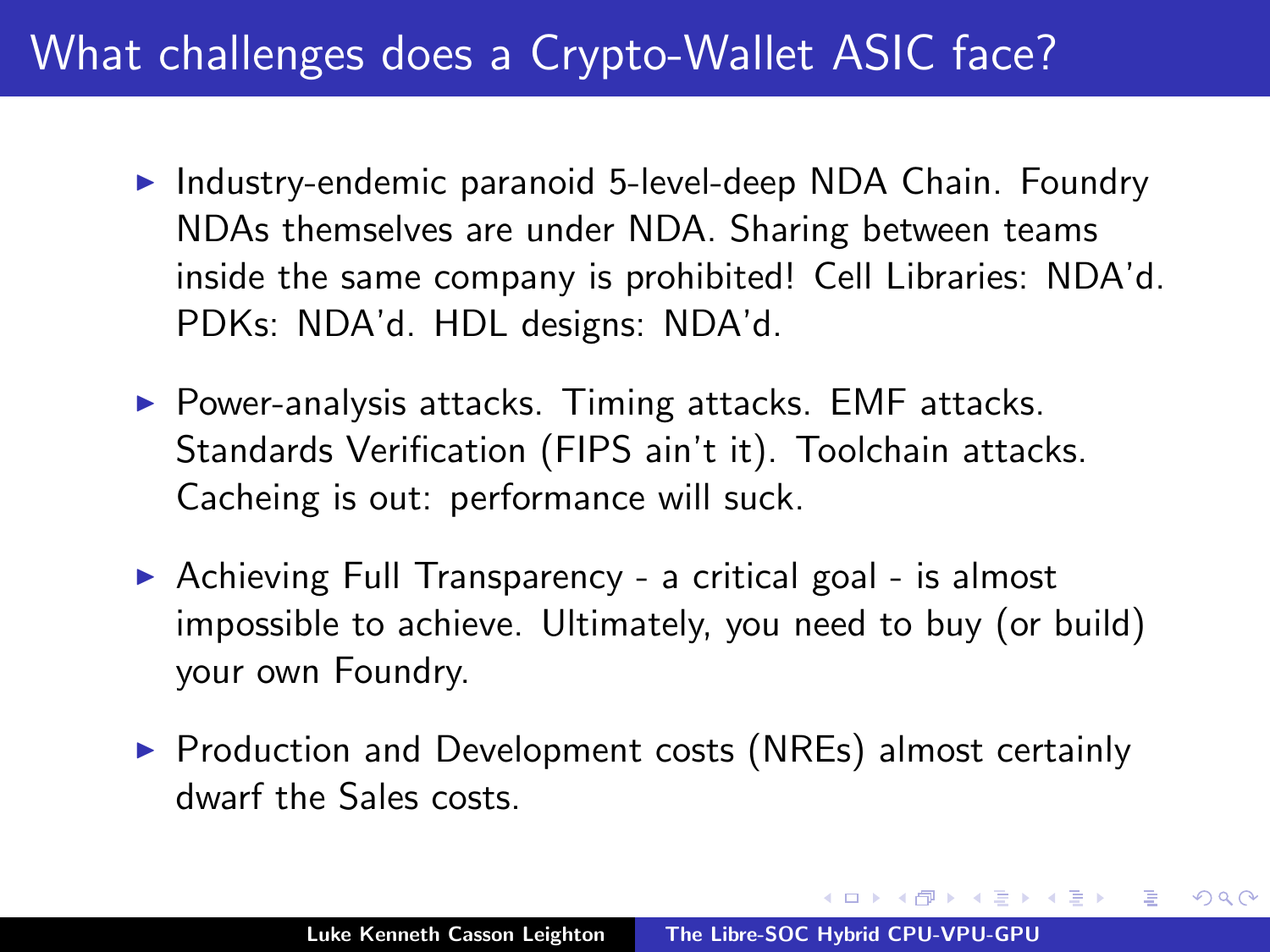#### Pragmatic solutions

- ▶ Use Formal Correctness Proofs at every step. Caveat: proofs are only as good as the mathematicians that write them!
- ▶ Work with Standards bodies (e.g. OpenPOWER Foundation ISA WG) and Members with similar interests. Custom Extension with zero public review  $==$  bad.
- $\triangleright$  Unstable PLLs to detect rogue EMF
- $\triangleright$  Develop a product that has a larger total market (an SoC)
- $\triangleright$  Accept that some levels of NDA are "out of reach" for now.
- $\triangleright$  Use E-Fabless "ChipIgnite" to at least get the NREs down.
- $\triangleright$  Ultimately: buy your own Foundry, make the PDK and Cell Library public. Only use Libre VLSI tools (limits to around 130 nm at the moment). Everything is "early days" in this space

オター・オティ オティ

つくい